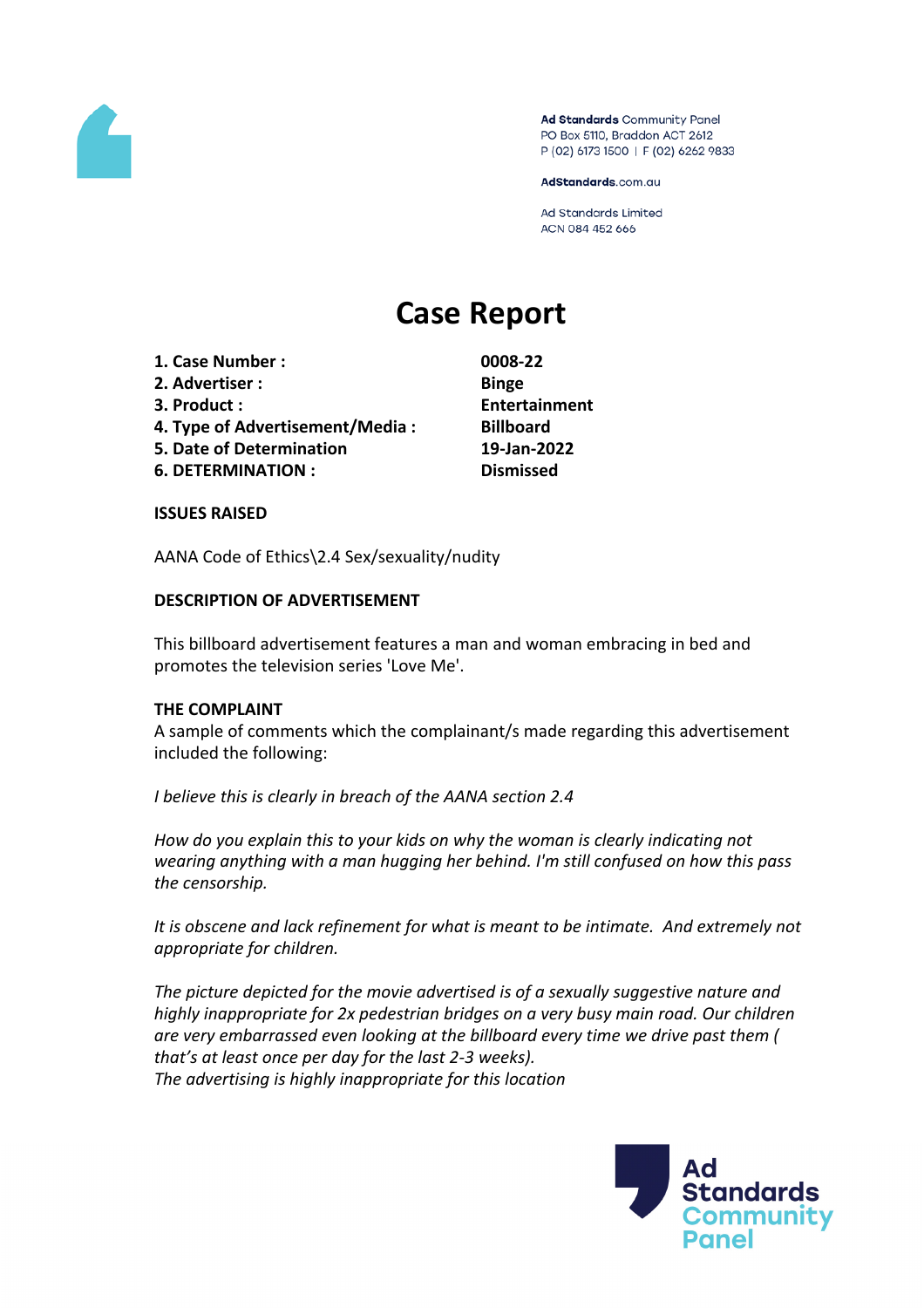

#### **THE ADVERTISER'S RESPONSE**

Comments which the advertiser made in response to the complainant/s regarding this advertisement include the following:

*We refer to the Complaints made against Binge which were received from Ad Standards on 28 December 2021, 3 January 2022 and 4 January 2022. Foxtel Management Pty Limited (Foxtel) provides this response on behalf of Binge.*

#### *Description of the Advertisement*

*From the information provided by Ad Standards, we understand the Complaints relate to outdoor advertising promoting the premiere of Australian television drama series, Love Me, on Binge (Advertisement). Love Me is a story about love, loss and the complexity of family relationships experienced by three different family members at distinct times of life. The Advertisement depicts the series' main character, Clara, lying down on her side, embraced by fellow character, Peter. Clara is looking directly at the camera, while Peter has his arm wrapped around her. Their bodies are covered by bed linen from chest down.* 

*Creative agency, Thinkerbell (Level 3, 91 Reservoir Street, Surry Hills, NSW, 2010), created the Advertisement. Mindshare (Level 13, 65 Berry Street, North Sydney, NSW, 2060) was the media agency responsible for placing the Advertisement. Various versions of the Advertisement have been placed across Sydney, Melbourne, Queensland, Adelaide and Perth between 19 December 2021 and 4 February 2022.*

*The versions of the Advertisement relevant to the Complaints are provided in Annexure A.*

#### *The Complaints*

*The Complaints include allegations that the Advertisement "clearly shows a naked woman behind a blanket with a naked man hugging her" and "is of a sexually suggestive nature and…highly inappropriate for this location".* 

*Applicable provisions of the AANA Code of Ethics*

#### *Section 2.4*

*Ad Standards has raised Section 2.4 of the Australian Association of National Advertisers Code of Ethics (Code) as the applicable provision in the context of the Complaints.*

*Section 2.4 requires that:*

*"Advertising shall treat sex, sexuality and nudity with sensitivity to the relevant audience."*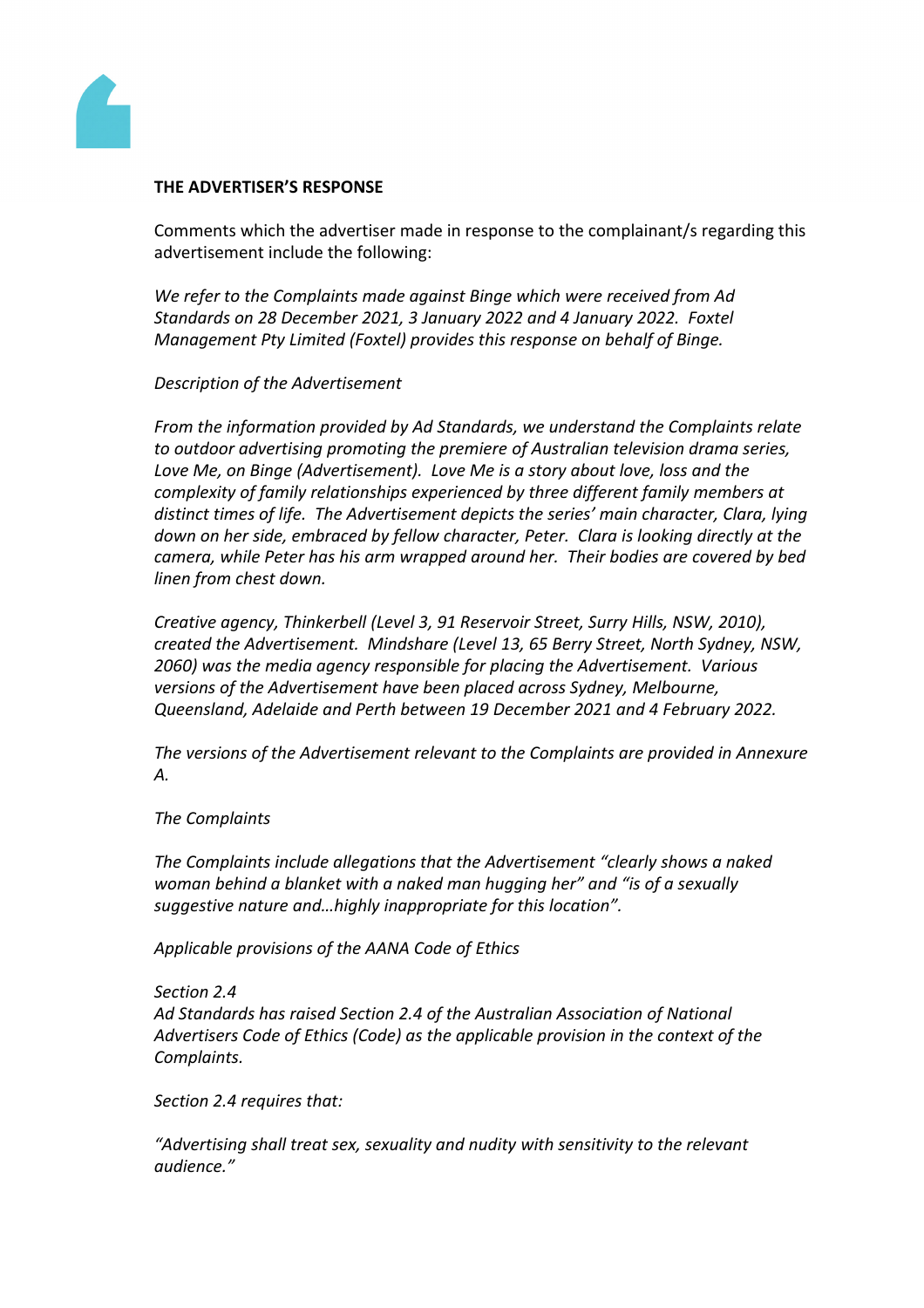

*The accompanying Practice Note to the Code relevantly provides the following definitions:*

*• Sex: "sexual intercourse; person or persons engaged in sexually stimulating behaviour".*

*• Sexuality: "the capacity to experience and express sexual desire; the recognition or emphasis of sexual matters".*

*• Nudity: "the depiction of a person without clothing or covering; partial or suggested nudity may also be considered nudity".*

*While the couple is embracing in an intimate way, the embrace is not a depiction of sexual intercourse or sexually stimulating behaviour and therefore does not contain 'sex'. Neither the couple's embrace nor their facial expressions are overtly sexual or highly sexually suggestive. Consequently, Foxtel does not consider that the Advertisement contains 'sexuality'. Further, the couple is covered by bed linen with only their faces, shoulders and arms exposed; there is no sexualised body part visible. We therefore do not consider that the Advertisement contains 'nudity'.* 

*If Ad Standards determines that the Advertisement depicts sex, sexuality or nudity, Foxtel's view is that the Advertisement treats such themes with sensitivity to the relevant audience.* 

*The Advertisements have been placed on billboards on the side of multi-lane roads that would be viewed by members of the general public who drove past the billboards. Referring to the guidance set out in the Practice Note, Foxtel considers the Advertisement is appropriate for an outdoor campaign that is viewed by the general public as the Advertisement does not contain overtly sexual imagery such as poses suggestive of sexual position, the use of paraphernalia or imagery that is highly suggestive of sexualised activity.*

*We understand that advertising with mild sexual references, which would not easily be understood to be sexual by children, were seen by Ad Standards to treat the issue of sex, sexuality and nudity with sensitivity to the relevant audience (case number 0123- 20). For example, Ad Standards previously dismissed a complaint regarding a billboard for 'Sexyland' which depicted a woman in lingerie straddling a man (case number 0281-19). In dismissing the complaint, Ad Standards considered that children viewing the advertisement would not be able to easily distinguish the sexual nature of the image, especially when viewed for only a few seconds. Ad Standards also dismissed a similar complaint regarding a billboard advertisement for the film 'After' (case number 0208/19). The advertisement featured a shirtless man embracing a woman with her legs around his waist as they are about to kiss. While the intimate pose could be deemed sexually suggestive, Ad Standards did not consider such an embrace to be inappropriate to be seen by a broad audience. Ad Standards determined that children viewing the advertisement would likely understand that it is a promotion for a movie and that two of the characters are embracing and may be about to kiss.*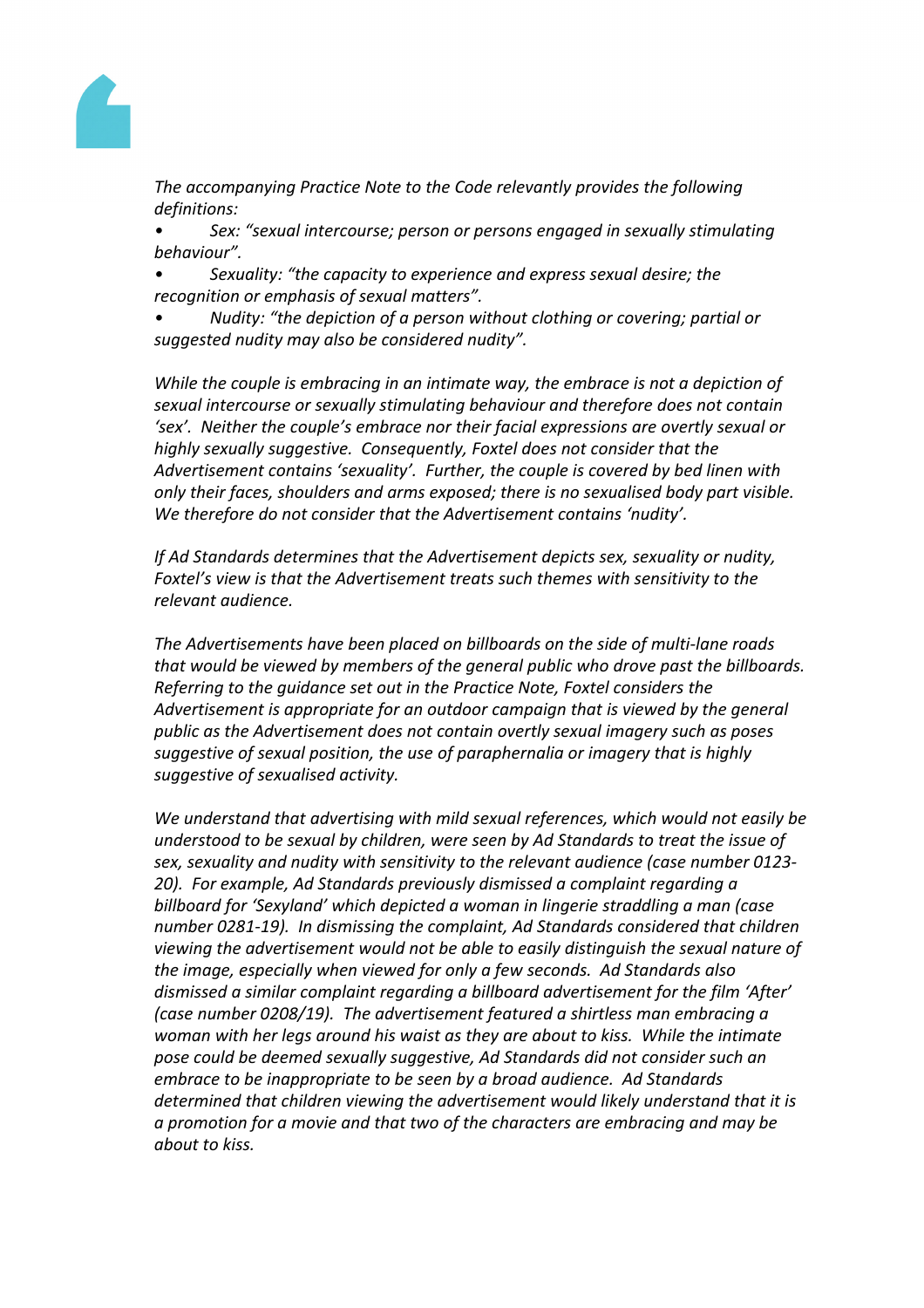

*Accordingly, Foxtel submits that the Advertisement treats sex, sexuality and nudity with sensitivity to its relevant audience.* 

*In considering cases under Section 2.4, we understand Ad Standards will also consider the relevance the sex, sexuality or nudity has to the product or service being promoted. The Advertisement is a necessary and accurate indicator of the characters and the themes and relationships that are explored in the series. Foxtel submits that it is reasonable that the advertising materials have been produced to align with the series' narrative.* 

*For the above reasons, we submit that if Ad Standards determines that the Advertisement depicts sex, sexuality or nudity, the Advertisement treats such themes with sensitivity to the relevant audience and, accordingly, does not breach Section 2.4. Further, we submit that the Advertisement does not breach any other provisions of the Code.*

*Foxtel takes the Complaints very seriously and regrets any offence caused to the complainants or anyone else.*

## **THE DETERMINATION**

The Ad Standards Community Panel (the Panel) considered whether this advertisement breaches Section 2 of the AANA Code of Ethics (the Code).

The Panel noted the complainants' concern that the advertisement was inappropriately suggestive of sexual activity.

The Panel viewed the advertisement and noted the advertiser's response.

**Section 2.4: Advertising shall treat sex, sexuality and nudity with sensitivity to the relevant audience.**

The Panel noted the Practice Note for the Code states:

*"Overtly sexual images are not appropriate in outdoor advertising or shop front windows.*

*"Although not exhaustive, the following may be considered to be overtly sexual: • Poses suggestive of sexual position: parting of legs, hand placed on or near genitals in a manner which draws attention to the region;*

*• People depicted in sheer lingerie or clothing where a large amount of buttocks, female breasts, pubic mound or genital regions can be seen; The use of paraphernalia such as whips and handcuffs, particularly in combination with images of people in lingerie, undressed or in poses suggestive of sexual position;*

*• Suggestive undressing, such as pulling down a bra strap or underpants; or*

*• Interaction between two or more people which is highly suggestive of sexualised activity.*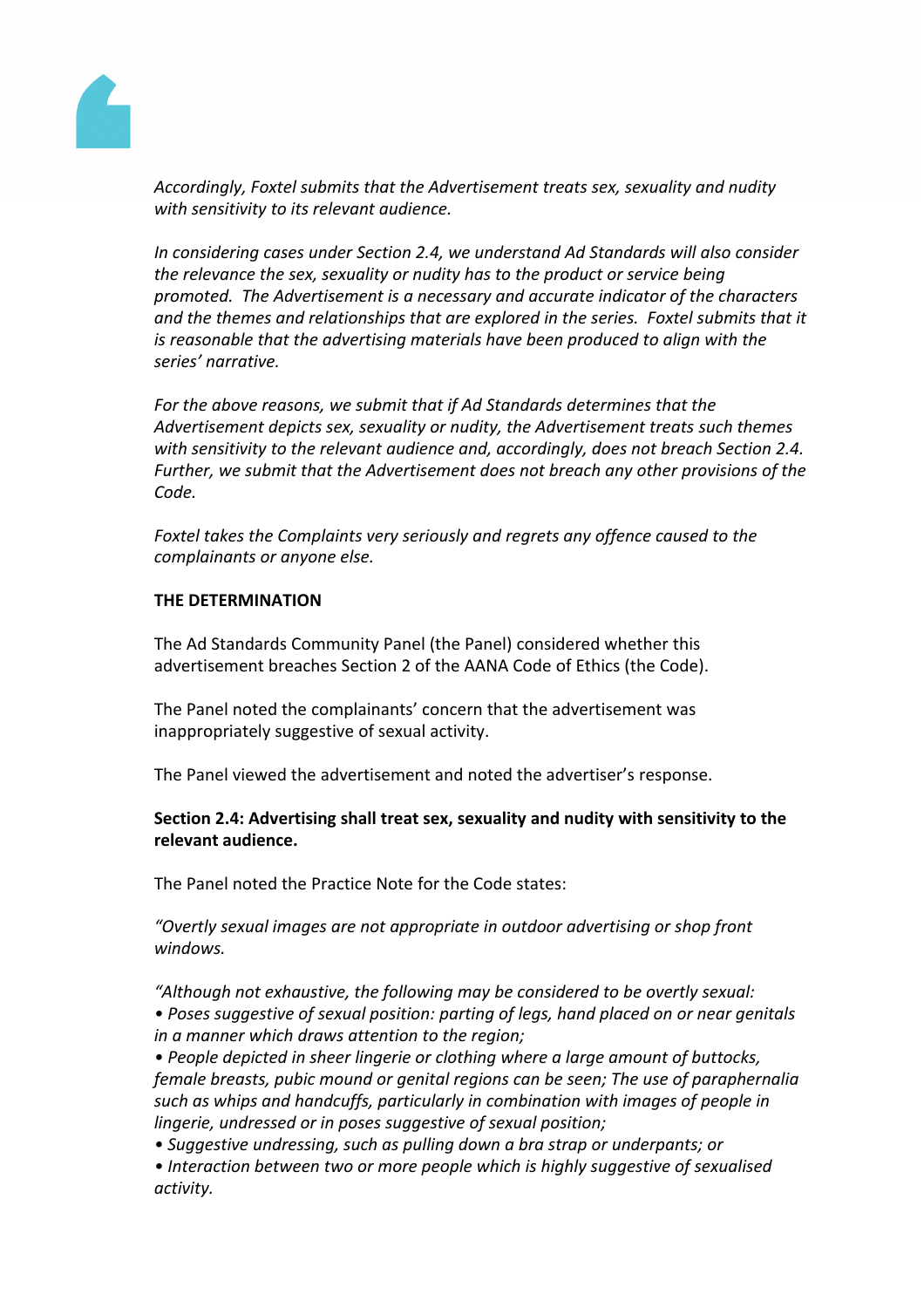

*"Discreet portrayal of nudity and sexuality in an appropriate context (eg advertisements for toiletries and underwear) is generally permitted but note the application of the relevant audience. More care should be taken in outdoor media than magazines, for example.*

*"Images of models in bikinis or underwear are permitted, however, unacceptable images could include those where a model is in a suggestively sexual pose, where underwear is being pulled up or down (by the model or another person), or where there is clear sexual innuendo from the ad (e.g. depicting women as sexual objects)."*

## **Does the advertisement contain sex?**

The Panel considered whether the advertisement contained sex. The Panel noted the definition of sex in the Practice Note is "sexual intercourse; person or persons engaged in sexually stimulating behaviour".

The Panel noted that the advertisement features a man embracing a woman from behind, with his face pressed against the side of her head. The Panel noted that while the man and woman are depicted in bed together in an intimate manner, there is no indication that they are moving or currently engaged in sexual intercourse or sexually stimulating behaviour. The Panel considered that the advertisement did not contain sex.

## **Does the advertisement contain sexuality?**

The Panel noted the definition of sexuality in the Practice Note is "the capacity to experience and express sexual desire; the recognition or emphasis of sexual matters".

The Panel considered that the advertisement featured two people in bed together embracing and that the advertisement did contain sexuality.

#### **Does the advertisement contain nudity?**

The Panel noted that the definition of nudity in the Practice Note is "the depiction of a person without clothing or covering; partial or suggested nudity may also be considered nudity".

The Panel noted that the people in the advertisement are appropriately covered by the sheet, however there is a suggestion that they may not be wearing clothes. The Panel considered that this is a depiction of suggested nudity.

## **Are the issues of sexuality and nudity treated with sensitivity to the relevant audience?**

The Panel noted that the definition of sensitivity in the Practice Note is "understanding and awareness to the needs and emotions of others".